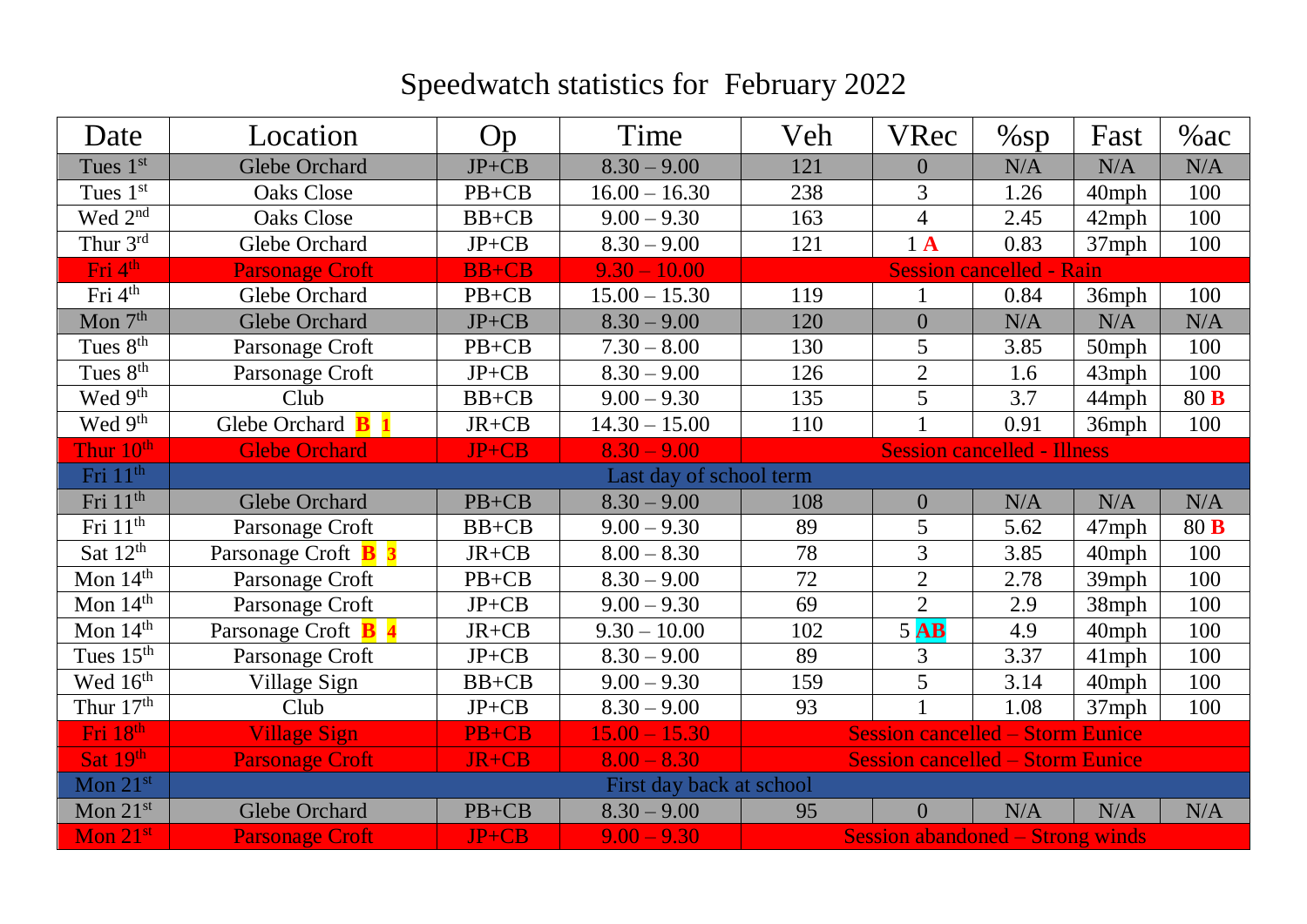| Tues $22nd$          | Glebe Orchard                           |                                                                                                   | $JP+CB$   | $8.30 - 9.00$   | 112                                    | $\overline{0}$ | N/A   | N/A      | N/A  |  |  |
|----------------------|-----------------------------------------|---------------------------------------------------------------------------------------------------|-----------|-----------------|----------------------------------------|----------------|-------|----------|------|--|--|
| Tues $22nd$          | Eidermere                               |                                                                                                   | $JR+CB$   | $16.00 - 16.30$ | 126                                    | 2              | 1.59  | $42$ mph | 100  |  |  |
| Wed $23^{\text{rd}}$ | <b>Oaks Close</b>                       |                                                                                                   | $BB+CB$   | $9.00 - 9.30$   | 170                                    | 3              | 1.76  | $40$ mph | 100  |  |  |
| Thur 24th            |                                         | <b>Glebe Orchard</b>                                                                              | $JP+CB$   | $8.30 - 9.00$   | <b>Session cancelled - Rain</b>        |                |       |          |      |  |  |
| Fri $25th$           |                                         | Glebe Orchard                                                                                     | $PB+CB$   | $8.30 - 9.00$   | 134                                    | $\theta$       | N/A   | N/A      | N/A  |  |  |
| Fri $25th$           | Parsonage Croft                         |                                                                                                   | $BB+CB$   | $9.00 - 9.30$   | 118                                    | 5              | 4.24  | $39$ mph | 100  |  |  |
| Mon $28th$           |                                         | Glebe Orchard                                                                                     | $JP+CB$   | $8.30 - 9.00$   | 134                                    |                | 0.75  | $38$ mph | 100  |  |  |
| Mon $28th$           |                                         | Parsonage Croft B 4                                                                               | $JR + CB$ | $9.30 - 10.00$  | 90                                     | 9 <sub>D</sub> | 10.00 | 46mph    | 89 C |  |  |
|                      |                                         | 97.5<br>Average %                                                                                 |           |                 |                                        |                |       |          |      |  |  |
|                      |                                         | Average % at Oaks $Close = 1.8\%$                                                                 |           |                 |                                        |                |       |          |      |  |  |
|                      |                                         | Average % at the Club = $2.4\%$                                                                   |           |                 |                                        |                |       |          |      |  |  |
|                      |                                         |                                                                                                   |           |                 | Average % at Parsonage Croft = $4.3\%$ |                |       |          |      |  |  |
|                      |                                         | Average % at Glebe Orchard = $0.8\%$                                                              |           |                 |                                        |                |       |          |      |  |  |
|                      | Average % at the Village Sign = $3.1\%$ |                                                                                                   |           |                 |                                        |                |       |          |      |  |  |
|                      |                                         | Average % at Eidermere $= 1.5\%$                                                                  |           |                 |                                        |                |       |          |      |  |  |
|                      |                                         | Total number of sessions in the month $= 25$<br>Total session hours for the month $= 12.5$        |           |                 |                                        |                |       |          |      |  |  |
|                      |                                         | Total vehicles passing during sessions $=$ 3221<br>Number recorded over speed $\text{limit} = 68$ |           |                 |                                        |                |       |          |      |  |  |

OP = Operators on the session – (MH) Michelle Heaton, (JR) John Reid, (BB) Brian Bowles, (CB) Colin Boylett, (CD) Chris Durman, (JP) Joyce Phillips, (PB) Phil Bolton

Veh = the number of vehicles passing during session. VRec = speeding vehicles recorded.  $%$ sp = % of passing vehicles speeding.

Fast = Fastest speed recorded during session.  $\%$   $\alpha$  =  $\%$  of details that matched those held at DVLA.

Sessions shaded red were cancelled.

Sessions shaded grey are sessions that did not record any speeding vehicles.

Sessions shaded yellow are sessions with 10% or over speeding vehicles

**B** = Session run at the same time as a session in Burwash.  $\mathbf{1}$  = Outside Old Orchard Nursery.  $\mathbf{2}$  = Opposite the Wheel pub.  $\mathbf{3}$  = Opposite Highfields. **4** = Opposite Spring Lane.